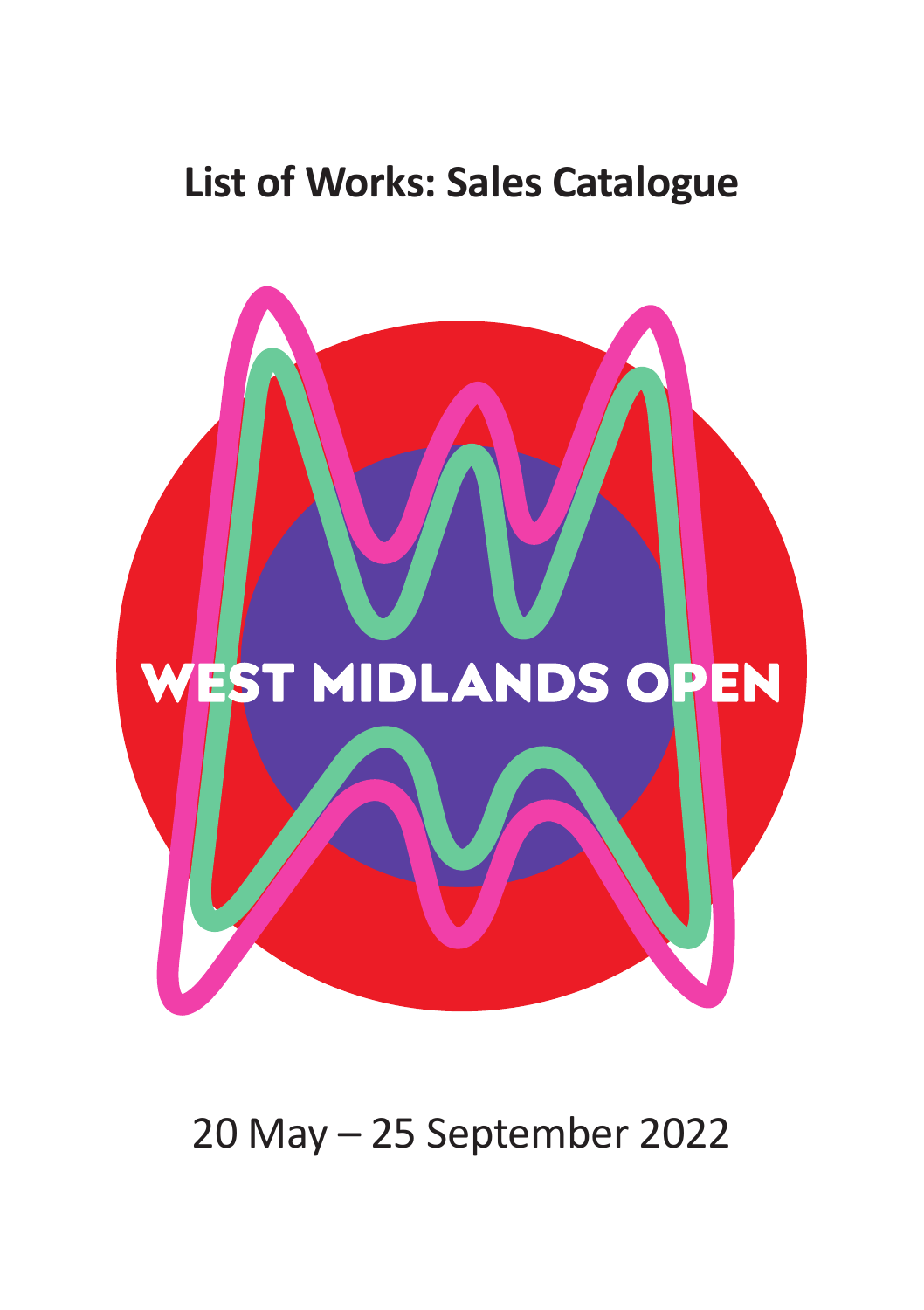The New Art Gallery Walsall is delighted to present, for the first time, West Midlands Open, an exhibition of recent artworks in various media by artists from, or connected, to the region. The exhibition follows an open call to West Midlands artists, including those currently attending an art school in the region or educated here in the past 10 years.

The Gallery received over 500 entries from across the region, spanning Greater Birmingham, The Black Country, Shropshire, Staffordshire, Herefordshire, Worcestershire and Warwickshire. From these, a panel of independent judges and Gallery staff selected 250 works for exhibition.

West Midlands Open celebrates the quality, diversity and vibrancy of the local visual arts ecology and provides a platform and selling opportunity for artists in the region.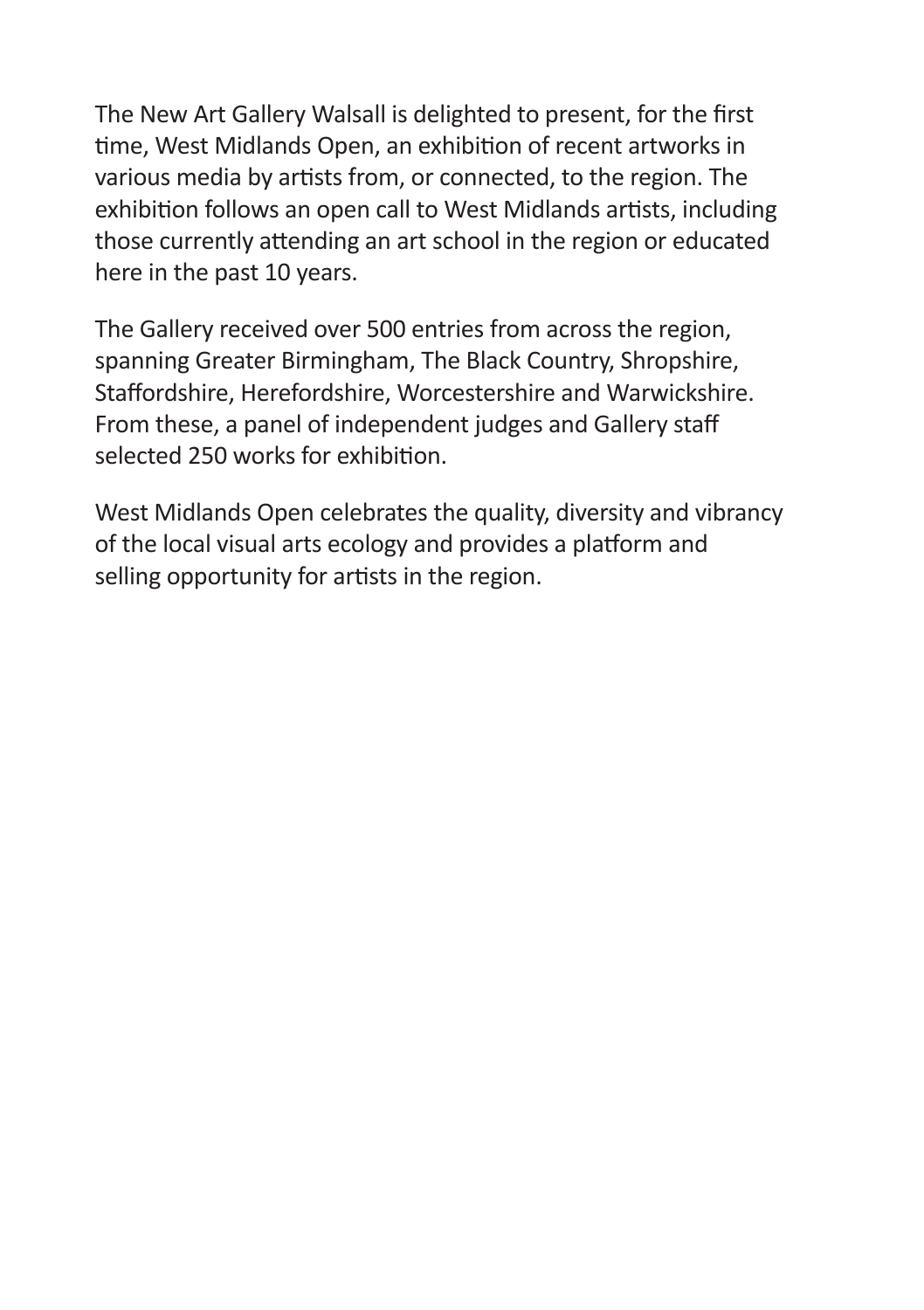|                          | Artist                                | <b>Artwork</b>                                                                       | <b>Date</b> | <b>Medium</b>                                                           | <b>Price</b>                                    |
|--------------------------|---------------------------------------|--------------------------------------------------------------------------------------|-------------|-------------------------------------------------------------------------|-------------------------------------------------|
| 1                        | Adam Wynn                             | #4                                                                                   | 2022        | billboard paper<br>on paper                                             | £475                                            |
| 2                        | Addy A Adam                           | Still Not Safe To Tell<br>A Truth Today                                              | 2021        | acrylic and acrylic<br>gel on canvas                                    | £500                                            |
| 3                        | Alex Billingham                       | Bikini Killed The Atom                                                               | 2022        | film                                                                    | £500 for<br>a digital<br>print from<br>the film |
| $\overline{4}$           | <b>Alice Walter</b>                   | End of The Rainbow                                                                   | 2021        | paper, acrylic paint and<br>hand-printed letter in<br>envelop on canvas | £1,340                                          |
| 5                        | <b>Aliya Perager</b>                  | When I close my eyes                                                                 | 2022        | mixed media                                                             | £400                                            |
| 6                        | <b>Amelia Hawk</b>                    | It's ok                                                                              | 2021        | video                                                                   | <b>NFS</b>                                      |
| $\overline{\phantom{a}}$ | Andreea Pislaru<br>(Round Lemon)      | Self-portrait                                                                        | 2022        | acrylics on canvas                                                      | £400                                            |
| 8                        | <b>Andrew Blake</b><br><b>Bradley</b> | Big Blue Bird II                                                                     | 2021        | wood, metal                                                             | £600                                            |
| 9                        | <b>Andrew Howe</b>                    | That First Home Feeling                                                              | 2020        | oil on canvas                                                           | £450                                            |
| 10                       | <b>Andrew Howe</b>                    | Refuge II                                                                            | 2020        | digital drawing, giclée<br>print on paper                               | £300                                            |
| 11                       | Andrew<br><b>John Smith</b>           | <b>Eine Kleine Nicht Musik</b><br>(Homes Under The<br>Hammer)                        | 2020        | acrylic on digital print                                                | £200                                            |
| 12                       | Andrew<br><b>John Smith</b>           | New Smoke 10                                                                         | 2021        | digital print                                                           | £150                                            |
| 13                       | Andrew<br><b>Kirkland-Perks</b>       | Artisan                                                                              | 2022        | plaster                                                                 | £1,950                                          |
| 14                       | Andrew<br>Woodhead                    | Mission To Mars: i.<br>Gentleman Astronauts<br>Club; ii. In-Flight Meal<br>(diptych) | 2021        | gel pen and<br>watercolour on paper                                     | £100                                            |
| 15                       | <b>Angela Dooley</b>                  | Hill Street reflected<br>in Grand Central                                            | 2021        | watercolour                                                             | £750                                            |
| 16                       | <b>Angela Dooley</b>                  | Aspects of the Rotunda<br>reflected in Grand<br>Central                              | 2020        | watercolour                                                             | £750                                            |
| 17                       | <b>Angela Maloney</b>                 | Nocturn 2                                                                            | 2021        | acrylic on linen                                                        | £1,500                                          |
| 18                       | <b>Anisa Nazz</b>                     | Grief                                                                                | 2021        | acrylic on cotton canvas                                                | £250                                            |
| 19                       | Anita<br>Zychniewicz                  | Colic 2                                                                              | 2020        | collography, oil pant<br>on paper                                       | £450                                            |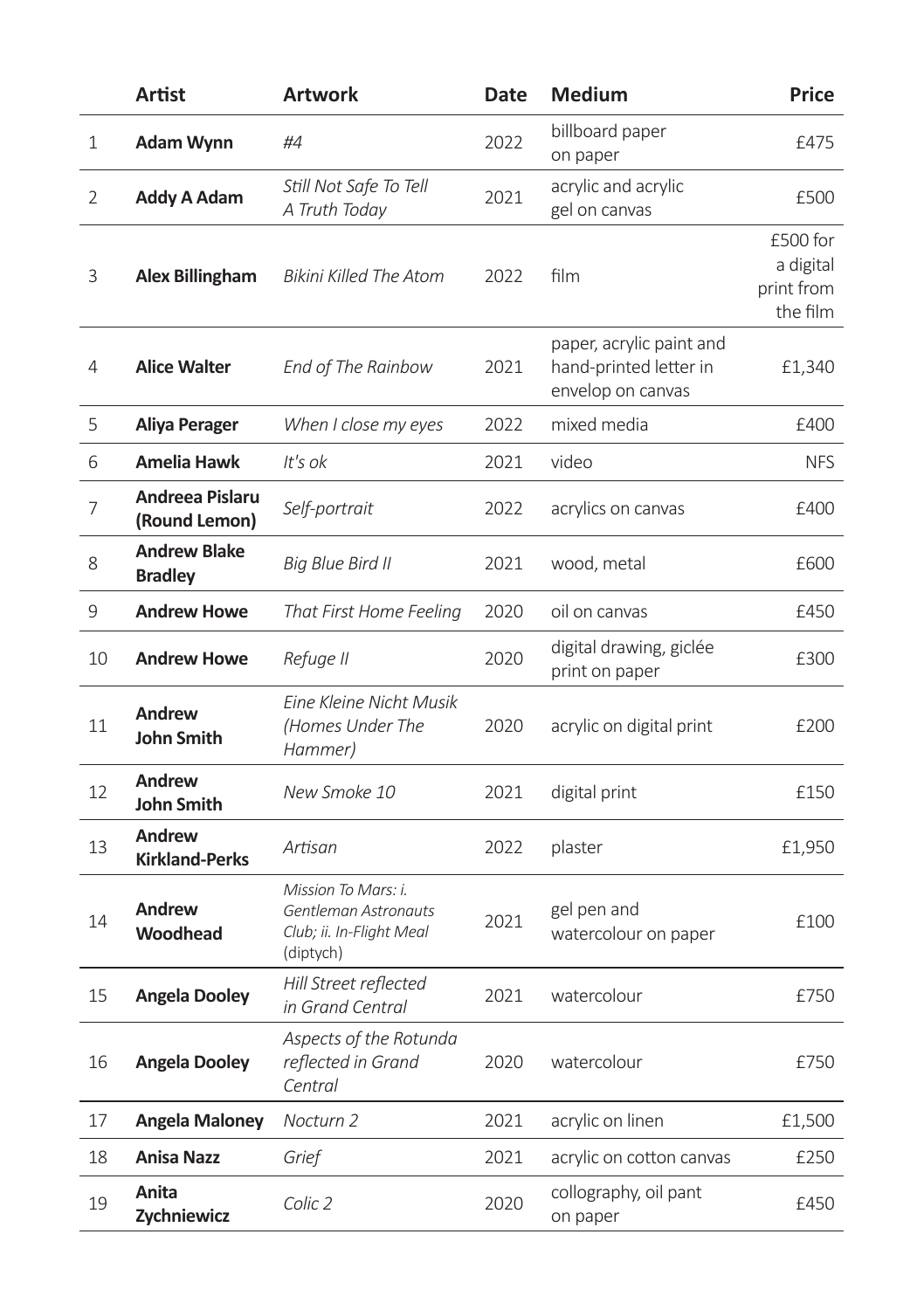| 20 | <b>Anne Guest</b>                                  | Home from Home                                                                     | 2022 | cyanotype with gold<br>metal leaf detail       | £275                   |
|----|----------------------------------------------------|------------------------------------------------------------------------------------|------|------------------------------------------------|------------------------|
| 21 | <b>Anne Guest</b>                                  | Borderland                                                                         | 2022 | cyanotype with gold<br>metal leaf detail       | £275                   |
| 22 | <b>Annette Pugh</b>                                | Subtropical                                                                        | 2022 | oil on canvas                                  | £3,800                 |
| 23 | Annette Pugh                                       | Café Scene                                                                         | 2020 | acrylic and oil on canvas                      | £3,600                 |
| 24 | <b>Anthony Hall</b>                                | Blue                                                                               | 2020 | oil on gesso on panel                          | £350                   |
| 25 | <b>Atlanta Ellis</b>                               | Mixed Tangible (triptych)                                                          | 2021 | digital                                        | £750/£250<br>per panel |
| 26 | <b>Azeem Akhtar</b>                                | Crooked Cops                                                                       | 2021 | oil                                            | £495                   |
| 27 | <b>Beer Baby</b>                                   | Big Squeeze                                                                        | 2022 | spray paint on<br>mdf board                    | £290                   |
| 28 | Benjamin<br><b>Crawford</b>                        | From the End<br>of the Road                                                        | 2021 | hd video                                       | £4,500                 |
| 29 | <b>Bethan</b><br>Jayne                             | The time I threw<br>cauliflower at<br>Gino D'Acampo                                | 2022 | acrylic paint on paper                         | £150                   |
| 30 | <b>Bethan</b><br>Jayne                             | The time I went to the<br>76th Annual West<br>Midland's Icons Party                | 2021 | acrylic paint on paper                         | £150                   |
| 31 | <b>Bethany</b><br><b>Dartnell</b>                  | Smallbrook Queensway                                                               | 2022 | acrylic paint and pens<br>on canvas            | £300                   |
| 32 | <b>Bethany</b><br><b>Dartnell</b>                  | Pershore Street                                                                    | 2021 | acrylic paint and pens<br>on canvas board      | £120                   |
| 33 | <b>Black Hole</b><br>Club                          | D:Ream - Things Can<br>Only Get Better (2005):<br>A Polyptych of Stephen<br>Snoddy | 2022 | mixed media on paper                           | £3,437.50              |
| 34 | <b>Bobbie</b><br>Whittaker                         | Purple Rain                                                                        | 2021 | oil and spray paint<br>on canvas               | £475                   |
| 35 | <b>Boyana</b><br>Aleksova &<br><b>Tony McClure</b> | Aperture (Struma) l                                                                | 2022 | installation, tv, mdf<br>wood, video           | £1,000                 |
| 36 | <b>Branko</b><br><b>Marinkovic</b>                 | Cutting Myself to Pieces                                                           | 2021 | mixed media                                    | £350                   |
| 37 | <b>Brian Shillitoe</b>                             | New Place I                                                                        | 2021 | acrylic based paint and<br>ink on wooden panel | £195                   |
| 38 | <b>Caitriona</b><br><b>Dunnett</b>                 | Untitled 10                                                                        | 2021 | phytogram                                      | £400                   |
| 39 | <b>Carolyn Blake</b>                               | 15:37 Passing<br>Stockton-on-Tees                                                  | 2022 | oil on canvas                                  | £1,062                 |
| 40 | <b>Carolyn Blake</b>                               | 15:43 Passing<br>Stockton-on-Tees                                                  | 2022 | oil on canvas                                  | £1,062                 |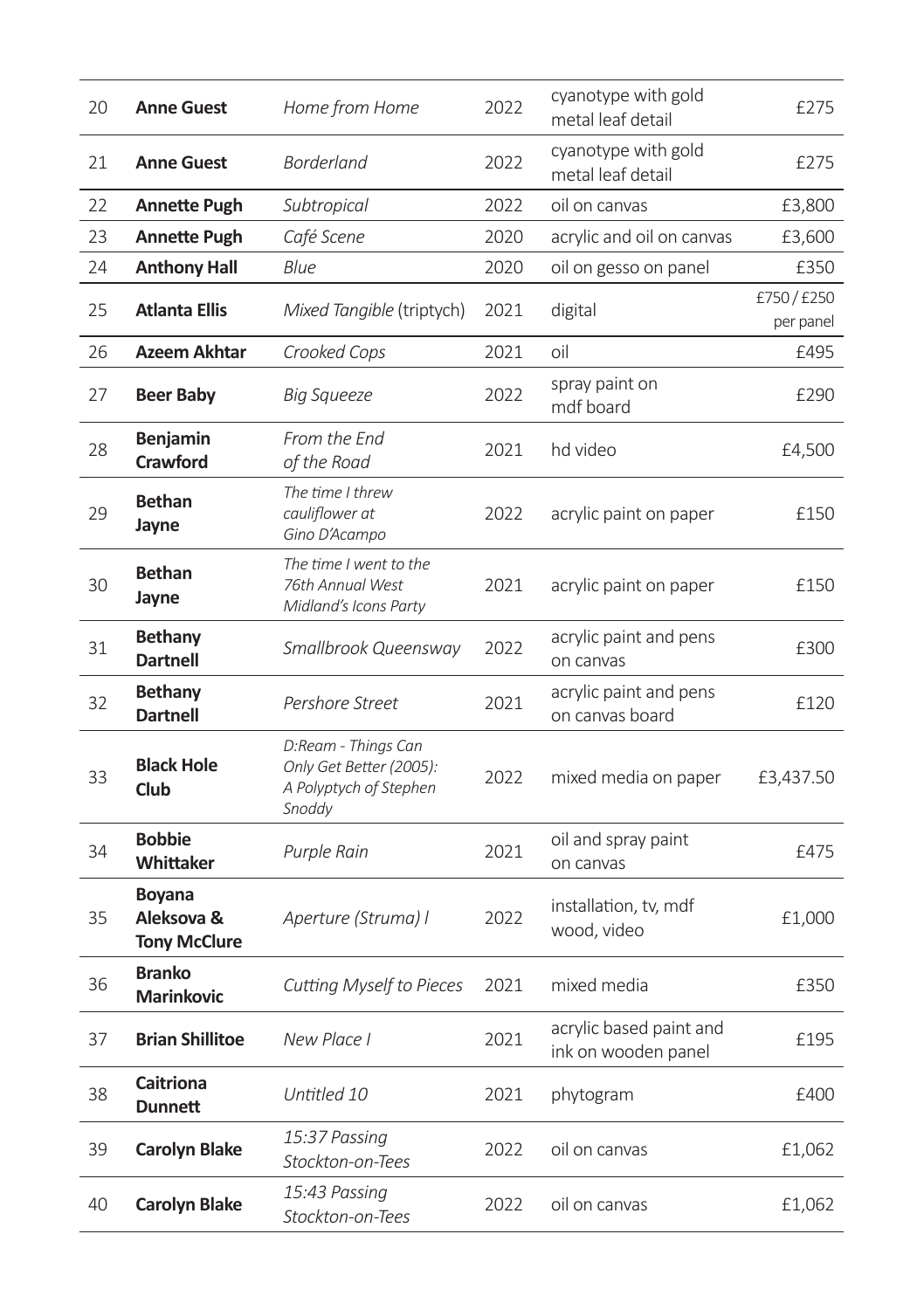| 41 | <b>Catherine</b><br><b>Wynne-Paton</b> | Time                                     | 2022          | acrylic on canvas                                                                        | £610   |
|----|----------------------------------------|------------------------------------------|---------------|------------------------------------------------------------------------------------------|--------|
| 42 | Celia Johnson                          | Stack 2 (Park Lane<br>Industrial Estate) | 2022          | acrylic on board<br>(birch plywood)                                                      | £525   |
| 43 | <b>Celine</b><br>Llewellyn-Jones       | Flowers in winter light                  | 2022          | ink on awagami<br>masa paper                                                             | £150   |
| 44 | Ceridwen Raynor                        | Light of the World                       | 2021          | archival digital print                                                                   | £550   |
| 45 | Charlie<br><b>Hurcombe</b>             | <b>Newport Conversation</b>              | 2020          | birch plywood, perspex,<br>formica, sheet acrylic,<br>vinyl, found plastic<br>and screws | £1,250 |
| 46 | Chloe Pitt                             | Emerald Isle                             | 2021          | resin and clay with<br>artificial foliage                                                | £35    |
| 47 | <b>Chloe Pitt</b>                      | Diamond in the Woods                     | 2021          | resin, clay and<br>natural materials<br>(sticks, stones)                                 | £30    |
| 48 | <b>Chris Davies</b>                    | Angels with Battle<br>Scars #01          | 2021          | acrylic on canvas paper                                                                  | £200   |
| 49 | <b>Chris Davies</b>                    | Angels with Battle<br>Scars #02          | 2021          | acrylic on canvas paper                                                                  | £200   |
| 50 | <b>Chris Reynolds</b>                  | Untitled (Into Flames)                   | 2020<br>$-21$ | mixed media collage<br>on paper                                                          | £1,250 |
| 51 | <b>Chris Reynolds</b>                  | Untitled (You are<br>only here once)     | 2020<br>$-21$ | mixed media collage<br>on paper                                                          | £1,250 |
| 52 | Christian<br><b>Emanuel</b>            | Bonnie & Clyde 21'                       | 2021          | film photography                                                                         | £450   |
| 53 | Christian<br>Emanuel                   | Femme Fatale 21'                         | 2021          | film photography                                                                         | £450   |
| 54 | <b>Christine Gordan</b>                | <b>Magpies</b>                           | 2021          | acrylic on canvas                                                                        | £40    |
| 55 | Claire<br><b>Buckerfield</b>           | Nine Buildings<br>in Willenhall          | 2021          | tape, ribbon, paper                                                                      | £350   |
| 56 | <b>Clarissa Harris</b>                 | Velvet Ribbon                            | 2021          | polaroid 600 film<br>using a polaroid SX-70<br>sonar camera                              | £75    |
| 57 | <b>Clive Sayer</b>                     | <b>Bistro Scene</b>                      | 2022          | acrylic                                                                                  | £250   |
| 58 | Courtenay<br>Welcome                   | Framing dreams<br>of freedom             | 2020          | installation                                                                             | £1,600 |
| 59 | Cristina Celestini                     | Frida                                    | 2020          | coloured pencil<br>on paper                                                              | £950   |
| 60 | <b>Cristina Celestini</b>              | The way you left it II                   | 2021          | coloured pencil<br>on paper                                                              | £720   |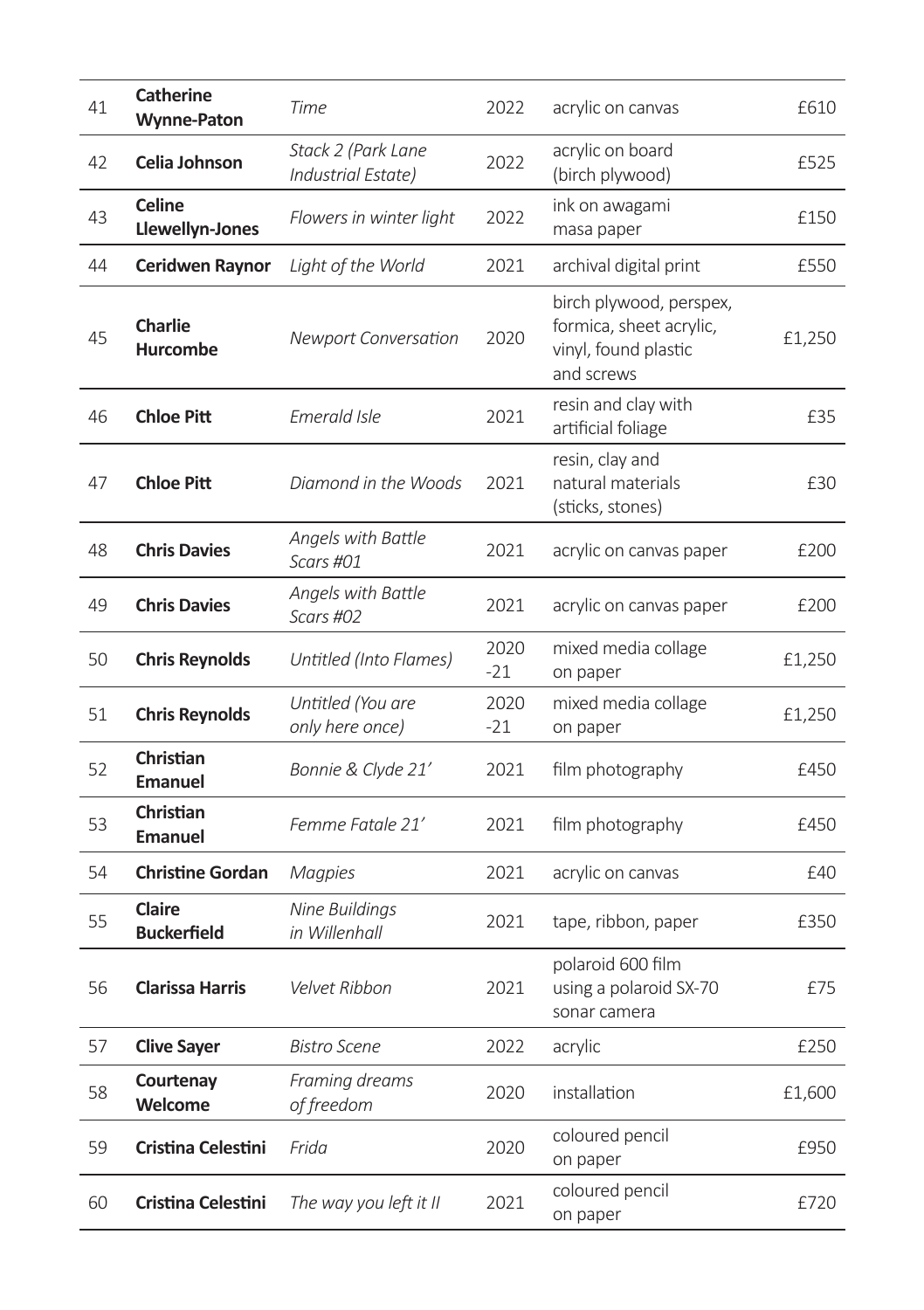| 61 | Crow<br><b>Dillon-Parkin</b>                        | Keppra Diaries II                            | 2021 | collage on canvas                                                            | £1,200                                                   |
|----|-----------------------------------------------------|----------------------------------------------|------|------------------------------------------------------------------------------|----------------------------------------------------------|
| 62 | Dan Booth                                           | Raft                                         | 2021 | oil on canvas                                                                | £1,000                                                   |
| 63 | Dan Booth                                           | Laura and Peter -<br>4 months, 2 days        | 2021 | oil on canvas                                                                | £750                                                     |
| 64 | Daniella Turbin                                     | 1km                                          | 2021 | mixed media                                                                  | £620.53                                                  |
| 65 | <b>David Walton</b>                                 | Rosaceae No.3                                | 2021 | oil on wood                                                                  | £400                                                     |
| 66 | <b>David McGuire</b>                                | Place                                        | 2022 | acrylic and collage<br>on board                                              | £500                                                     |
| 67 | <b>David Stokes</b>                                 | Hitchcock Homage                             | 2022 | box frame, scale<br>models, collage                                          | £200                                                     |
| 68 | Daya Bhatti                                         | Devi                                         | 2022 | oil on paintbrush                                                            | <b>NFS</b>                                               |
| 69 | Daya Bhatti                                         | Complexion                                   | 2021 | oil on board                                                                 | <b>NFS</b>                                               |
| 70 | <b>Drew</b><br><b>Kirkland</b>                      | Danseuses #33                                | 2021 | pigment print on<br>hahnemuhle fine art<br>paper from a digtal<br>photograph | £420<br>(framed)<br>£340<br>(unframed)<br>Ltd ed. 8 +2AP |
| 71 | Drew<br><b>Kirkland</b>                             | Danseuses #38                                | 2021 | pigment print on<br>hahnemuhle fine art<br>paper from a digtal<br>photograph | £420<br>(framed)<br>£340<br>(unframed)<br>Ltd ed. 8 +2AP |
| 72 | <b>Ed Isaacs</b>                                    | Path / Explosions (diptych)                  | 2021 | coloured pencil                                                              | £650                                                     |
| 73 | <b>Ed Isaacs</b>                                    | Riot                                         | 2021 | coloured pencil                                                              | £1,350                                                   |
| 74 | Edgington                                           | JE1233177                                    | 2021 | mixed media on paper                                                         | £300                                                     |
| 75 | <b>Edward Jeavons</b>                               | <b>Red Velvet</b>                            | 2021 | oil on paper                                                                 | £390                                                     |
| 76 | <b>Edward Jeavons</b>                               | <b>Red Swimmers</b>                          | 2021 | oil on paper                                                                 | £590                                                     |
| 77 | <b>Egle Gelaziute-</b><br>Petrauskiene              | Enclosure encounter                          | 2021 | mono print, paint<br>on paper                                                | £350                                                     |
| 78 | Eiko Matsuura                                       | Inner Journey                                | 2021 | egg tempera                                                                  | £850                                                     |
| 79 | <b>Elena Thomas</b>                                 | The Pin Prick<br>and the Edge                | 2022 | ink and salt on paper                                                        | £280                                                     |
| 80 | <b>Elena Thomas</b>                                 | You Held Your Breath                         | 2022 | ink and salt on paper                                                        | £280                                                     |
| 81 | <b>Ellie Lilly</b><br>(RaspberryZoo<br>Photography) | <b>Under Wilsons Pier</b><br>Teinmouth Devon | 2021 | photograph                                                                   | £280                                                     |
| 82 | <b>Emma Bowater</b><br>(Full Circle)                | Re-growth                                    | 2020 | mixed media                                                                  | £100                                                     |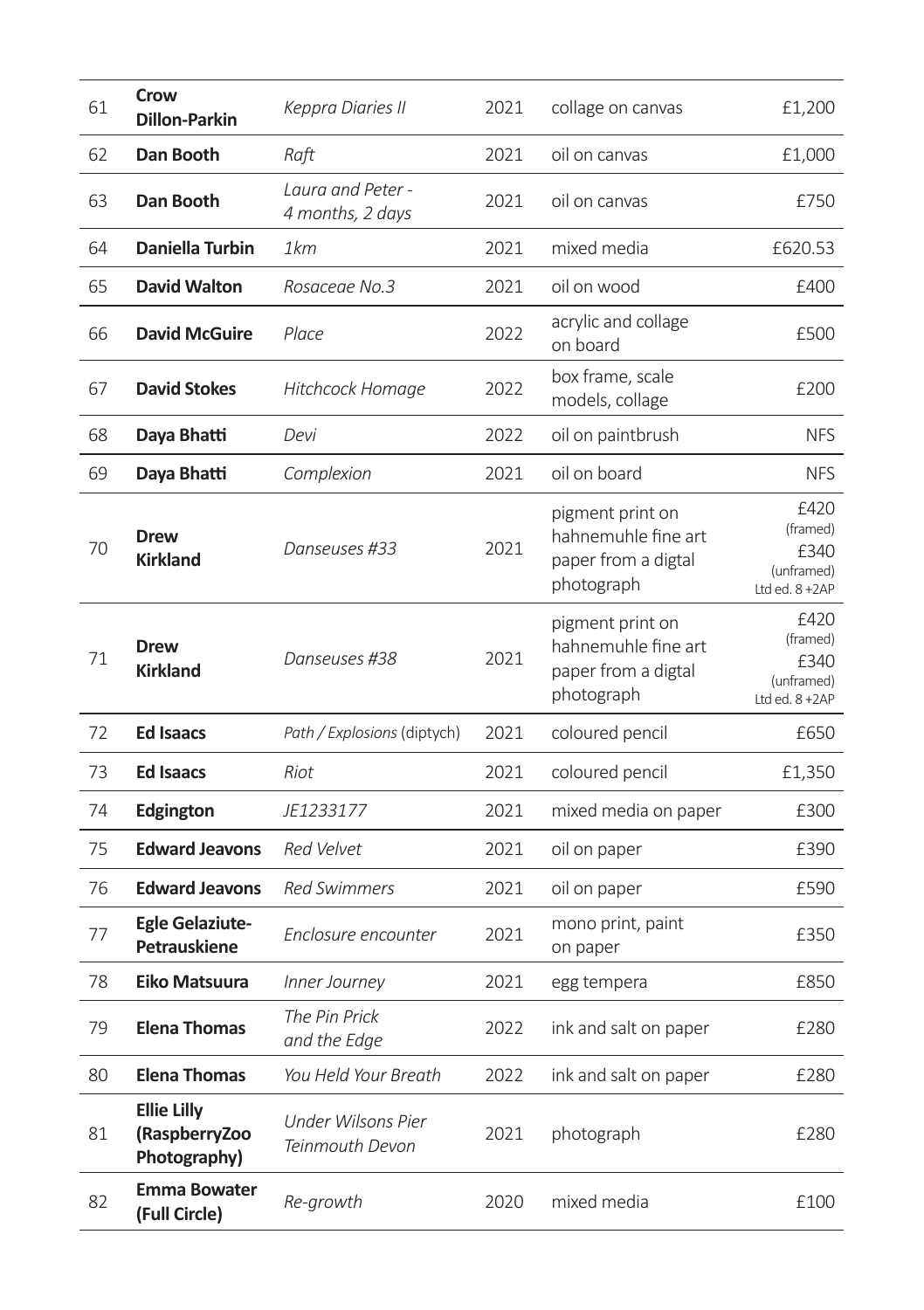| 83  | <b>Emma Plover</b>                                  | <b>Bodies of Nature</b>              | 2021          | video                               | £40<br>(Edition of 4)                       |
|-----|-----------------------------------------------------|--------------------------------------|---------------|-------------------------------------|---------------------------------------------|
| 84  | <b>Eric Gaskell</b>                                 | Sunset                               | 2022          | reduction linocut                   | £230                                        |
| 85  | <b>Eric Gaskell</b>                                 | Safe Harbour                         | 2021          | reduction linocut                   | £230                                        |
| 86  | <b>Fae Kilburn</b>                                  | Captivated                           | 2021          | silkscreen print                    | £750                                        |
| 87  | <b>Faye Claridge</b><br>with women<br>from HMP Send | Plants, Prisons<br>& Potential       | 2021          | video                               | £420                                        |
| 88  | <b>Faye Claridge</b><br>with women<br>from HMP Send | Recalibration                        | 2021          | photographic print                  | £450                                        |
| 89  | <b>Fiona Cullinan</b>                               | <b>Female Calculations</b>           | 2022          | digital photo collage<br>riso print | £110 framed /<br>£35 unframed<br><b>IFP</b> |
| 90  | <b>Gabrielle</b><br><b>Roberts-Dalton</b>           | Social Gathering                     | 2020          | indian ink                          | £450                                        |
| 91  | <b>Gabrielle</b><br><b>Roberts-Dalton</b>           | Syncope - Menopause<br><b>Series</b> | 2021<br>$-22$ | oil paint and charcoal<br>on canvas | £850                                        |
| 92  | <b>Gemma Moore</b>                                  | Should Have Taken<br>5 Minutes       | 2021          | photograph (of<br>a performance)    | £150                                        |
| 93  | <b>George Stokes</b>                                | Moshpit                              | 2021          | linocut                             | £75 framed /<br>£50 unframed<br>LEP         |
| 94  | <b>Gillian Holtom</b>                               | Bound                                | 2021          | acrylic and collage<br>on paper     | £300                                        |
| 95  | <b>Gillian Tandy</b>                                | Virus Autumn<br>dispersal 2          | 2021          | mixed media collage<br>on canvas    | £300                                        |
| 96  | <b>Grace Clifford</b>                               | Cone of Chips                        | 2021          | traffic cone, chips,<br>spigot      | £250                                        |
| 97  | Graham<br>Chorlton                                  | Headlights #3                        | 2020<br>$-21$ | acrylic and oil<br>on canvas        | £2,600                                      |
| 98  | Graham<br>Chorlton                                  | <b>Interior</b>                      | 2021          | acrylic and oil<br>on canvas        | £3,200                                      |
| 99  | Hannah<br><b>Broadhead</b>                          | The Addict                           | 2021          | oil on panel                        | £450                                        |
| 100 | <b>Hannah Mary</b><br><b>Taylor</b>                 | The [Hope ] Chest                    | 2022          | video (performance<br>to camera)    | £9,000                                      |
| 101 | <b>Hannah Parkes</b>                                | Light #2                             | 2022          | acrylic on canvas                   | £400                                        |
| 102 | <b>Hannah Parkes</b>                                | Light #1                             | 2022          | acrylic on canvas                   | £400                                        |
| 103 | <b>Hannah Quill</b>                                 | Where did it<br>come from?           | 2021          | oil on canvas                       | £125                                        |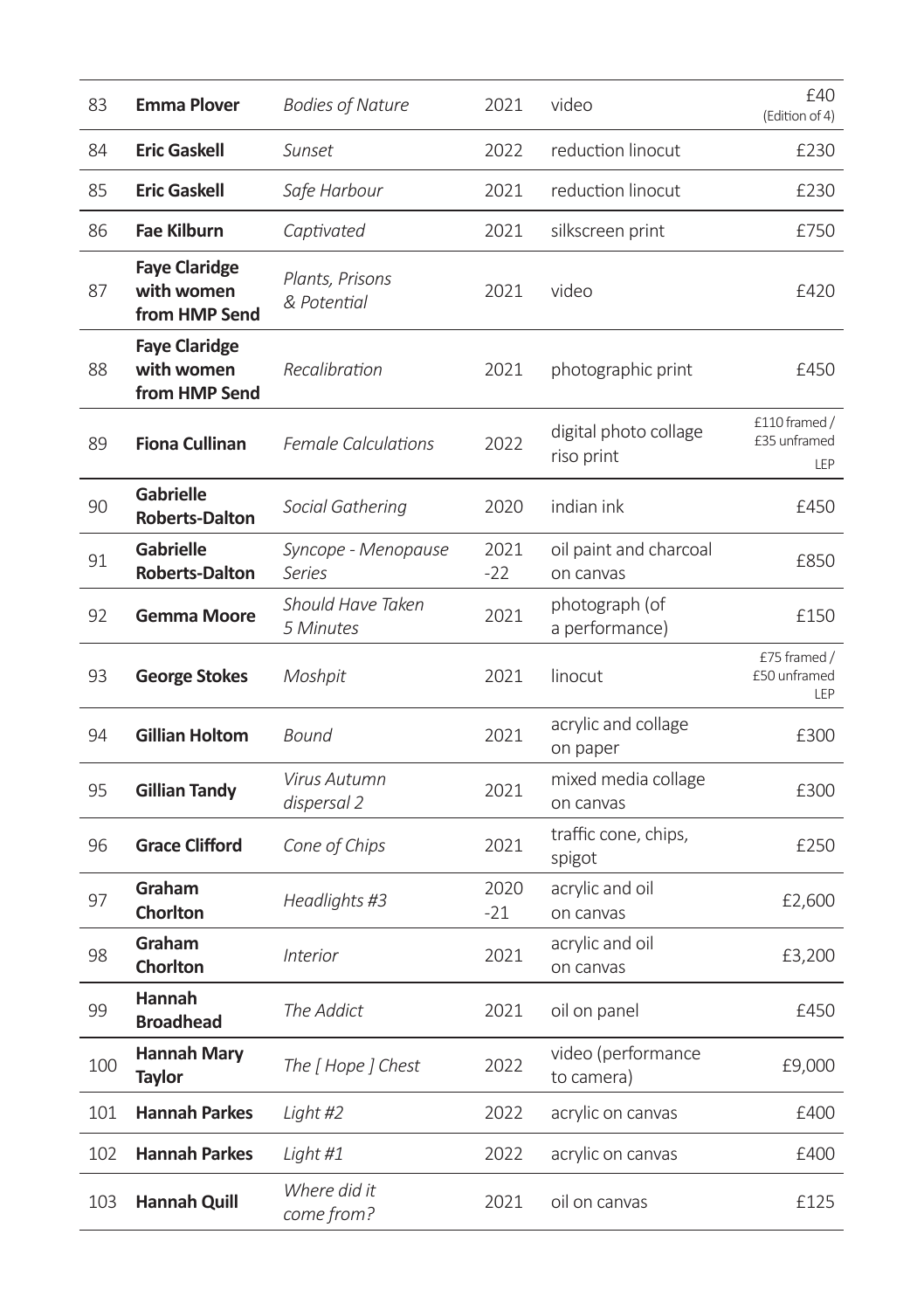| 104 | <b>Hannah Quill</b>                 | Hang tight                                               | 2021 | pinkgrip, white acrylic<br>paint and fluorescent<br>pink pigment                         | £360       |
|-----|-------------------------------------|----------------------------------------------------------|------|------------------------------------------------------------------------------------------|------------|
| 105 | Hannah<br>Rollason                  | Encompass                                                | 2022 | mixed media                                                                              | £300       |
| 106 | Hazel E<br><b>Hutchison</b>         | Route                                                    | 2021 | book, printed book,<br>analogue photography                                              | £200       |
| 107 | Hazel E<br><b>Hutchison</b>         | Route: glass landscape                                   | 2021 | fused photographic<br>glass, decal transfers,<br>analogue photography                    | £750       |
| 108 | <b>Helen Cass</b>                   | Folded Drawing 3                                         | 2021 | ink on paper                                                                             | £475       |
| 109 | <b>Helen Cass</b>                   | Folded Drawing Indigo                                    | 2022 | ink on paper                                                                             | £900       |
| 110 | <b>Helen Garbett</b>                | Limpet Ecosystem                                         | 2022 | watercolour                                                                              | £600       |
| 111 | <b>Helen Grundy</b>                 | The Last Can<br>Of Gasoline                              | 2022 | found object, model<br>making, collage,<br>photography                                   | £300       |
| 112 | <b>Ian Andrews</b>                  | Your Guess, from<br>the series, The Shuffle<br>of Things | 2020 | hand-drawn artist book,<br>40 pages, white ink<br>and black pen on black<br>tissue paper | £850       |
| 113 | <b>Imogen Morris</b>                | Michaela Coel                                            | 2022 | nail, thread, acrylic on<br>plywood board, framed<br>in a mdf box frame                  | £460       |
| 114 | indie illo -<br><b>Fleur Ward</b>   | Skyscape (Series 3)                                      | 2022 | photographic screen<br>print on paper                                                    | £250       |
| 115 | <b>Isabelle Homer</b>               | A Gentle Push                                            | 2021 | metal threads, leather,<br>cotton chenille, silk<br>threads, beads on silk               | £2,000     |
| 116 | <b>Jack Foster</b>                  | Studio light still life                                  | 2022 | oil on canvas                                                                            | £800       |
| 117 | <b>James Byrne</b>                  | A Walk in the Park                                       | 2022 | oil on canvas                                                                            | £2,500     |
| 118 | James<br>Milichamp<br>(Full Circle) | Girls' High School,<br>Doncaster                         | 2020 | mixed media                                                                              | £360       |
| 119 | James<br>Milichamp<br>(Full Circle) | The Eye Infirmary,<br>Wolverhampton                      | 2020 | mixed media                                                                              | £420       |
| 120 | <b>James Stacey</b>                 | Vacant                                                   | 2020 | oil paint                                                                                | £185       |
| 121 | <b>James Turner</b>                 | Cardboard Bundle                                         | 2021 | screen print                                                                             | £205       |
| 122 | <b>Jane Spence</b>                  | Red Black Green                                          | 2022 | oil on canvas                                                                            | £250       |
| 123 | Janette<br>Summerfield              | Windfalls                                                | 2020 | pastel                                                                                   | £550       |
| 124 | Jaskirt Boora                       | Jorvan                                                   | 2020 | photograph                                                                               | <b>NFS</b> |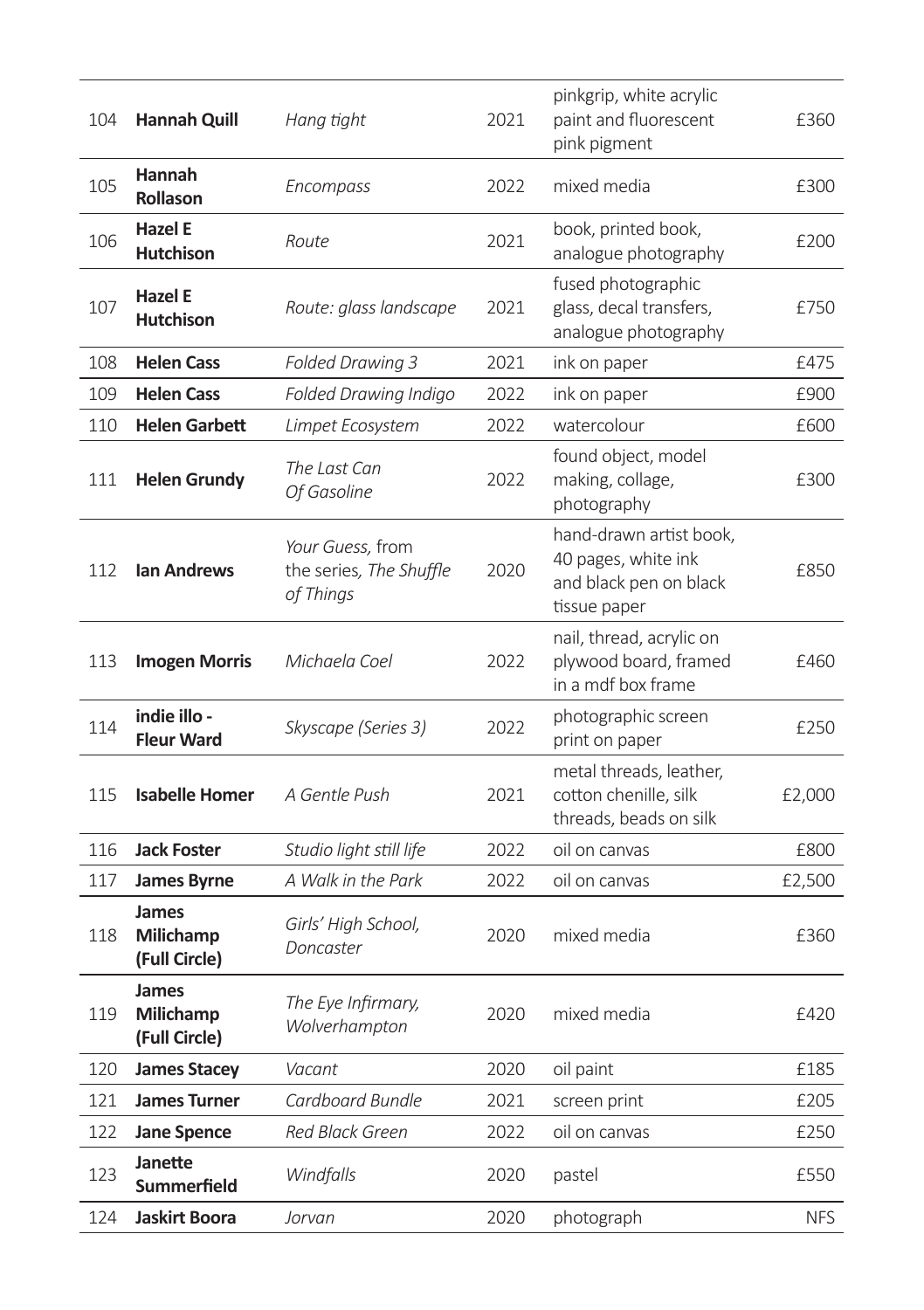| 125 | <b>Jennifer Wallace</b>                | <b>Our Earthly Delights</b>    | 2021 | analogue collage<br>of found papers on<br>cardboard | £75        |
|-----|----------------------------------------|--------------------------------|------|-----------------------------------------------------|------------|
| 126 | <b>Jenny Suffield</b>                  | Solitaire                      | 2021 | oil paint on canvas                                 | £390       |
| 127 | <b>Jenny Suffield</b>                  | Chairs                         | 2021 | oil paint on canvas                                 | £550       |
| 128 | <b>Jodie Wingham</b>                   | Hand Study                     | 2021 | photographic mokulito<br>on paper                   | £475       |
| 129 | <b>Jodie Wingham</b>                   | Nestle                         | 2022 | photographic mokulito<br>on paper                   | £550       |
| 130 | John Davenport                         | Clive Beardsmore<br>with beard | 2022 | linocut                                             | £125       |
| 131 | <b>John Devane</b>                     | Study for a portrait           | 2022 | oil on stretched canvas                             | £1,850     |
| 132 | <b>Julie Sommerville</b>               | Seven Stones Drive             | 2022 | oil, acrylic and emulsion                           | <b>NFS</b> |
| 133 | <b>Kate Hall</b>                       | A Girl                         | 2020 | gesso and graphite on<br>grey board with acrylic    | £500       |
| 134 | Kathryn<br>Sawbridge                   | <b>Marking Time</b>            | 2022 | collage                                             | £250       |
| 135 | Kathryn<br>Sawbridge                   | 310122-1740                    | 2022 | paper                                               | £160       |
| 136 | Keisha Tulloch                         | Unknown Departure              | 2021 | medium format<br>photograph                         | £50        |
| 137 | <b>Kevin Line</b>                      | Winter of days 1               | 2022 | charcoal and ink<br>on paper                        | £695       |
| 138 | kruse                                  | Untitled                       | 2021 | digtal print                                        | £175       |
| 139 | <b>Kurt Hickson</b>                    | Supernova                      | 2021 | wooden chip forks,<br>acrylic on polystyrene        | £500       |
| 140 | Leah Hickey                            | Eulogy                         | 2022 | silk giclée print on<br>paper, on lectern           | £500       |
| 141 | Leanne Taylor                          | Solitary                       | 2021 | photograph                                          | £150       |
| 142 | <b>Lewis Graham</b>                    | <b>Memory Loss</b>             | 2021 | monotype print, oil<br>based printing ink           | £650       |
| 143 | <b>Lewis Graham</b>                    | A Sense of Hope                | 2021 | charcoal on canvas                                  | £1,500     |
| 144 | Lilli Whitham                          | Your Poor                      | 2020 | photographic print                                  | £95        |
| 145 | <b>Lily Victoria</b><br><b>Purslow</b> | Self-Reflection                | 2022 | calico, watercolour,<br>thread                      | £550       |
| 146 | <b>Linda Nevill</b>                    | Rising                         | 2021 | mixed media collage                                 | £360       |
| 147 | <b>Lindsay Pritchard</b>               | The Ghost of You               | 2021 | mixed media                                         | £250       |
| 148 | <b>Lisa Davies</b>                     | Baba Yaga's House              | 2021 | embroidery on cotton                                | £350       |
| 149 | Lois Hopwood                           | The Sea                        | 2022 | card and photocopies                                | £300       |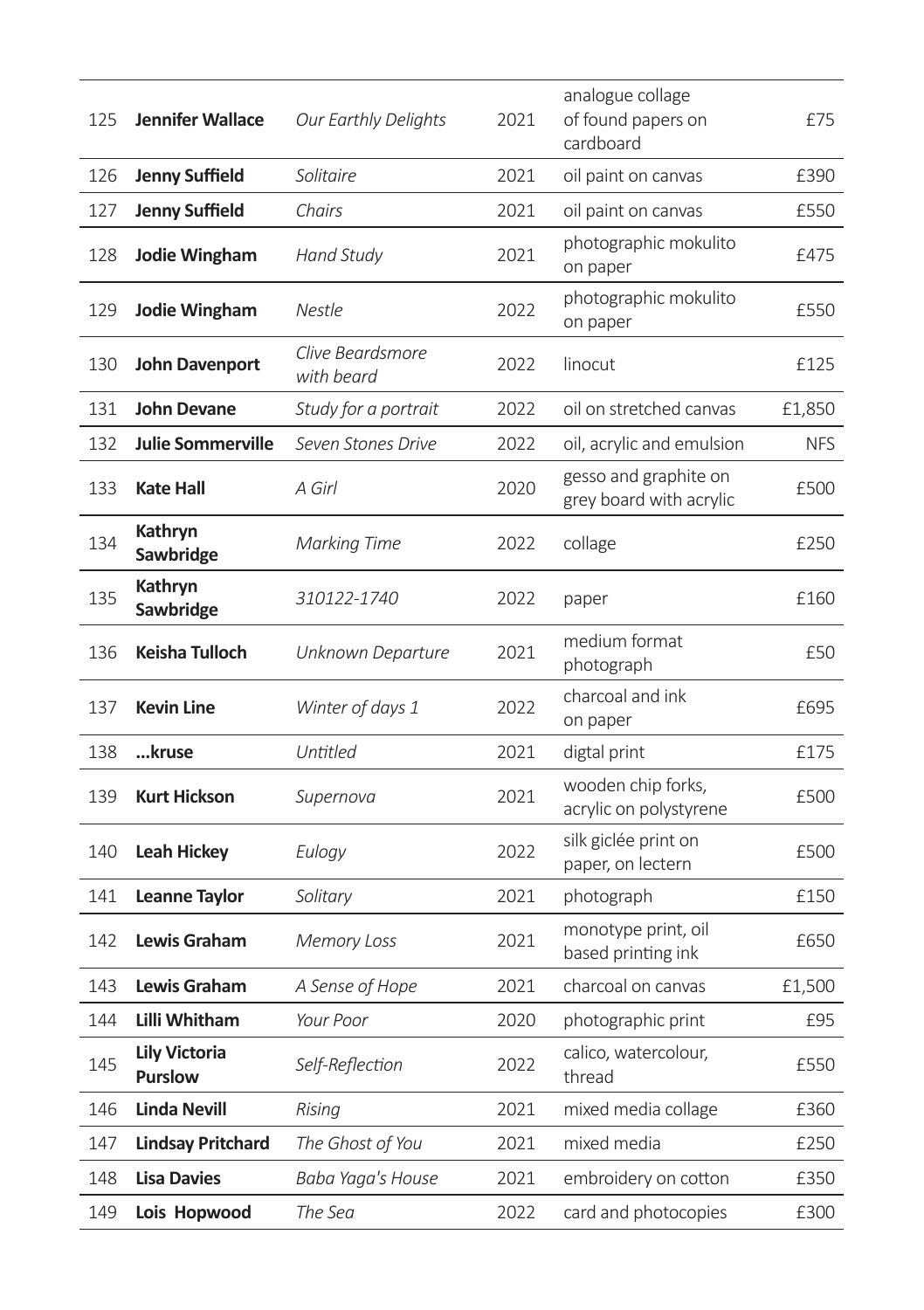| 150 | Lois Hopwood                    | Playing in the ruins                                                                                                                                                                                                               | 2022          | card model                                 | £300                        |
|-----|---------------------------------|------------------------------------------------------------------------------------------------------------------------------------------------------------------------------------------------------------------------------------|---------------|--------------------------------------------|-----------------------------|
| 151 | <b>Lois Wallace</b>             | Temporary shelter                                                                                                                                                                                                                  | 2022          | oil on copper                              | £490                        |
| 152 | <b>Lois Wallace</b>             | Distant land                                                                                                                                                                                                                       | 2022          | oil on copper                              | £490                        |
| 153 | <b>Lorsen Camps</b>             | Eye Test (Pink)                                                                                                                                                                                                                    | 2021          | paint on reclaimed<br>polystyrene          | £750                        |
| 154 | Lou Blakeway                    | Trixie (Love)                                                                                                                                                                                                                      | 2021          | oil on panel                               | £1,500                      |
| 155 | Lou Blakeway                    | Allie II                                                                                                                                                                                                                           | 2021          | watercolour on paper                       | £1,000                      |
| 156 | Lu Wenjuan                      | Shining Moment 7                                                                                                                                                                                                                   | 2021          | oil painting                               | £2,000                      |
| 157 | <b>Mac McCoig</b>               | <b>Titanic</b>                                                                                                                                                                                                                     | 2020          | acrylic                                    | £550                        |
| 158 | <b>Maggie Leaver</b>            | Heroes, not just<br>for one day                                                                                                                                                                                                    | 2020          | oil                                        | £600                        |
| 159 | Manjeet<br><b>Singh Gill</b>    | Lost In Space                                                                                                                                                                                                                      | 2021          | digital                                    | £180                        |
| 160 | Manjeet<br><b>Singh Gill</b>    | Neon Alley Cat                                                                                                                                                                                                                     | 2020          | digital                                    | £180                        |
| 161 | <b>Marcus</b><br><b>Keating</b> | Hypervigilant and numb no<br>longer able to keep each<br>other safe blue heaven<br>thickshakes and a plate of<br>chips, and, A stocking pulled<br>over his face kids in a mall<br>on cctv big hands crushing<br>my chest (diptych) | 2022          | gouache on calico                          | £150 each<br>/£300<br>total |
| 162 | <b>Maria Wigley</b>             | That Day                                                                                                                                                                                                                           | 2021          | paper, paint, silk, thread                 | £200                        |
| 163 | <b>Mark Houghton</b>            | Slotz                                                                                                                                                                                                                              | 2021          | wood, paint, ink                           | £1,250                      |
| 164 | <b>Mark Murphy</b>              | In the bag                                                                                                                                                                                                                         | 2020          | hand cut paper collage                     | £1,200                      |
| 165 | Mark Murphy                     | Slowly unravelling                                                                                                                                                                                                                 | 2021          | hand cut paper collage                     | £1,200                      |
| 166 | Marwa Sayed                     | Facing                                                                                                                                                                                                                             | 2021<br>$-22$ | watercolours and<br>ink on paper           | £200                        |
| 167 | <b>Matt Greenhill</b>           | Chez Michelle Florist.<br><b>Borough Market</b>                                                                                                                                                                                    | 2021          | acrylic on canvas                          | £260                        |
| 168 | <b>Matt Greenhill</b>           | Lower Trinity Street,<br>Digbeth, Birmingham                                                                                                                                                                                       | 2022          | acrylic on canvas                          | £200                        |
| 169 | <b>Maxwell Nichols</b>          | Daddy chill                                                                                                                                                                                                                        | 2021          | oil on aluminium                           | £850                        |
| 170 | <b>Melanie</b><br>Woodhead      | Transitional Spaces<br>and Ages in Times of<br>Climate Crisis                                                                                                                                                                      | 2021          | inkjet transfer and<br>transaquatype print | £80                         |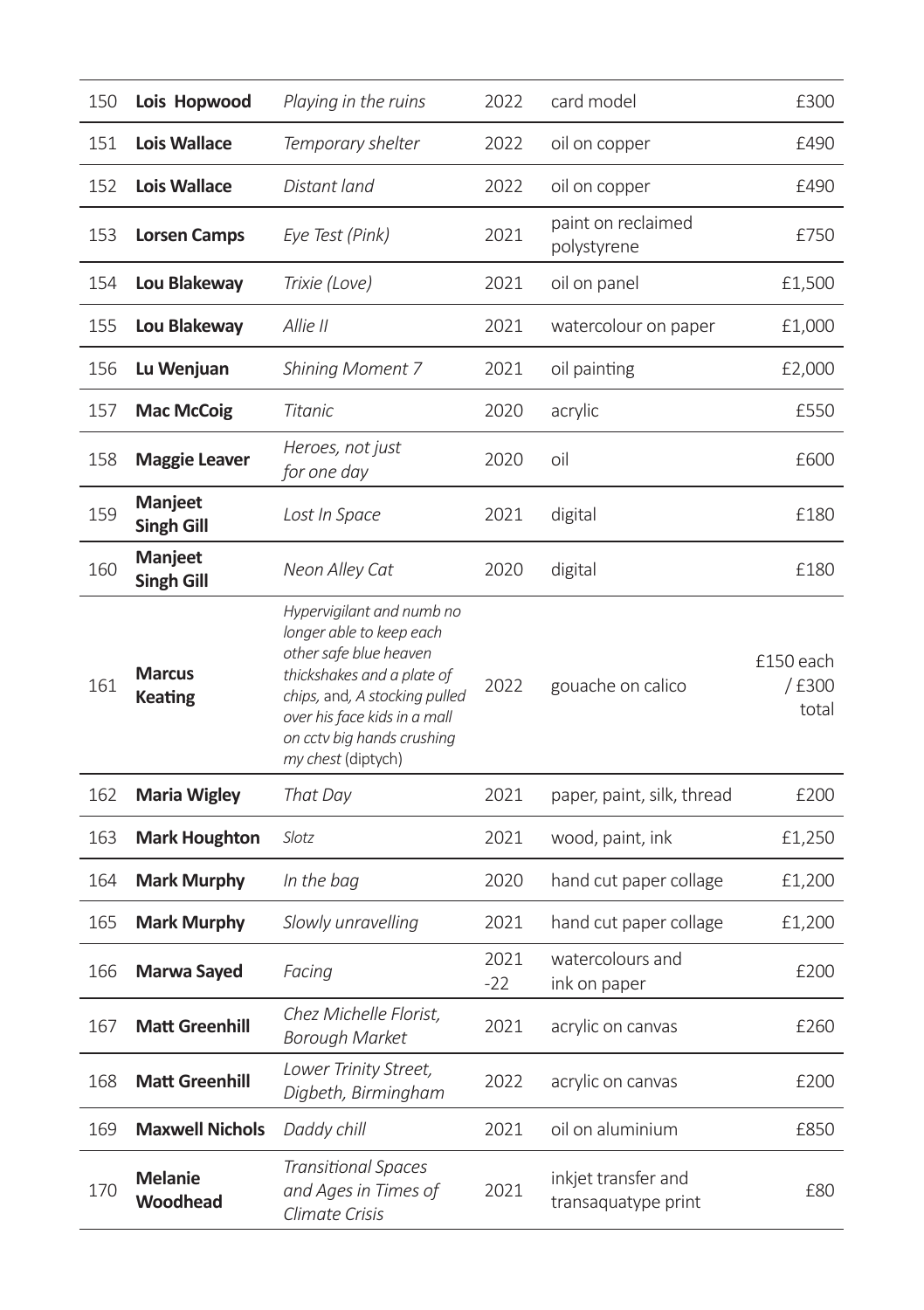| 171 | Meta Mezan                       | The Comet is Coming                          | 2022 | acrylic and silkscreen<br>on canvas                                                                       | £2,000 |
|-----|----------------------------------|----------------------------------------------|------|-----------------------------------------------------------------------------------------------------------|--------|
| 172 | <b>Meta Mezan</b>                | <b>Static Time</b>                           | 2022 | acrylic and silkscreen<br>on canvas                                                                       | £2,000 |
| 173 | <b>Michelle Foley</b>            | Standing On Your<br>Own One Foot             | 2021 | mixed media including<br>charcoal, sycamore<br>leaf juice and used<br>cooking oil                         | £250   |
| 174 | <b>Mikeala</b><br><b>Dowling</b> | Bowling 2022                                 | 2022 | photographic print                                                                                        | £75    |
| 175 | <b>Natalie Brooks</b>            | Murmuration<br>(Study for Decline)           | 2021 | pencil, ink and<br>eyeshadow on<br>tracing paper                                                          | £450   |
| 176 | <b>Nathan McGill</b>             | The Women In Trees                           | 2020 | medium format<br>photograph 120mm                                                                         | £150   |
| 177 | <b>Nathan McGill</b>             | The Photographer Is Me                       | 2021 | medium format<br>photograph 120mm                                                                         | £150   |
| 178 | <b>Nick James</b>                | <b>Imagined Comos 7</b>                      | 2021 | acrylic on canvas                                                                                         | £3,000 |
| 179 | <b>Nick James</b>                | <b>Imagined Comos 5</b>                      | 2021 | acrylic on canvas                                                                                         | £3,000 |
| 180 | Niki Gandy                       | Moment: In Flux                              | 2022 | graphite-glazed,<br>hand-finished<br>multiexposed digitised<br>pinhole photograph on<br>brushed aluminium | £795   |
| 181 | Nita Newman                      | Celadon Green Bo Peep<br>& her Cappamore Ram | 2021 | acrylic on board                                                                                          | £575   |
| 182 | <b>Oliver Jones</b>              | Doll #135                                    | 2021 | pastel on paper                                                                                           | £6,000 |
| 183 | <b>Oliver Jones</b>              | Untitled                                     | 2020 | pastel on paper                                                                                           | £5,500 |
| 184 | <b>Olivia Cormell</b>            | <b>What is Missing?</b>                      | 2021 | ink on paper                                                                                              | £200   |
| 185 | <b>Olivier Jamin</b>             | Drawing hand -<br>Free as a Bird             | 2022 | posca pen, coloured<br>tape, holographic /<br>glitter hand sticker<br>on card                             | £70    |
| 186 | <b>Paul Crook</b>                | Escalators                                   | 2021 | acrylic on canvas                                                                                         | £1,900 |
| 187 | <b>Paul Crook</b>                | Yellow Subway                                | 2021 | acrylic on canvas                                                                                         | £1,900 |
| 188 | <b>Paul Newman</b>               | The Last Day Revisited                       | 2020 | acrylic paint on c-type<br>photographic print                                                             | £900   |
| 189 | <b>Paul Newman</b>               | <b>Mechanical Fly Study</b>                  | 2021 | water colour, gouache,<br>ink on paper                                                                    | £400   |
| 190 | <b>Philip Singleton</b>          | <b>Imperial 2 Seats</b>                      | 2022 | photographic print on<br>aluminium                                                                        | £325   |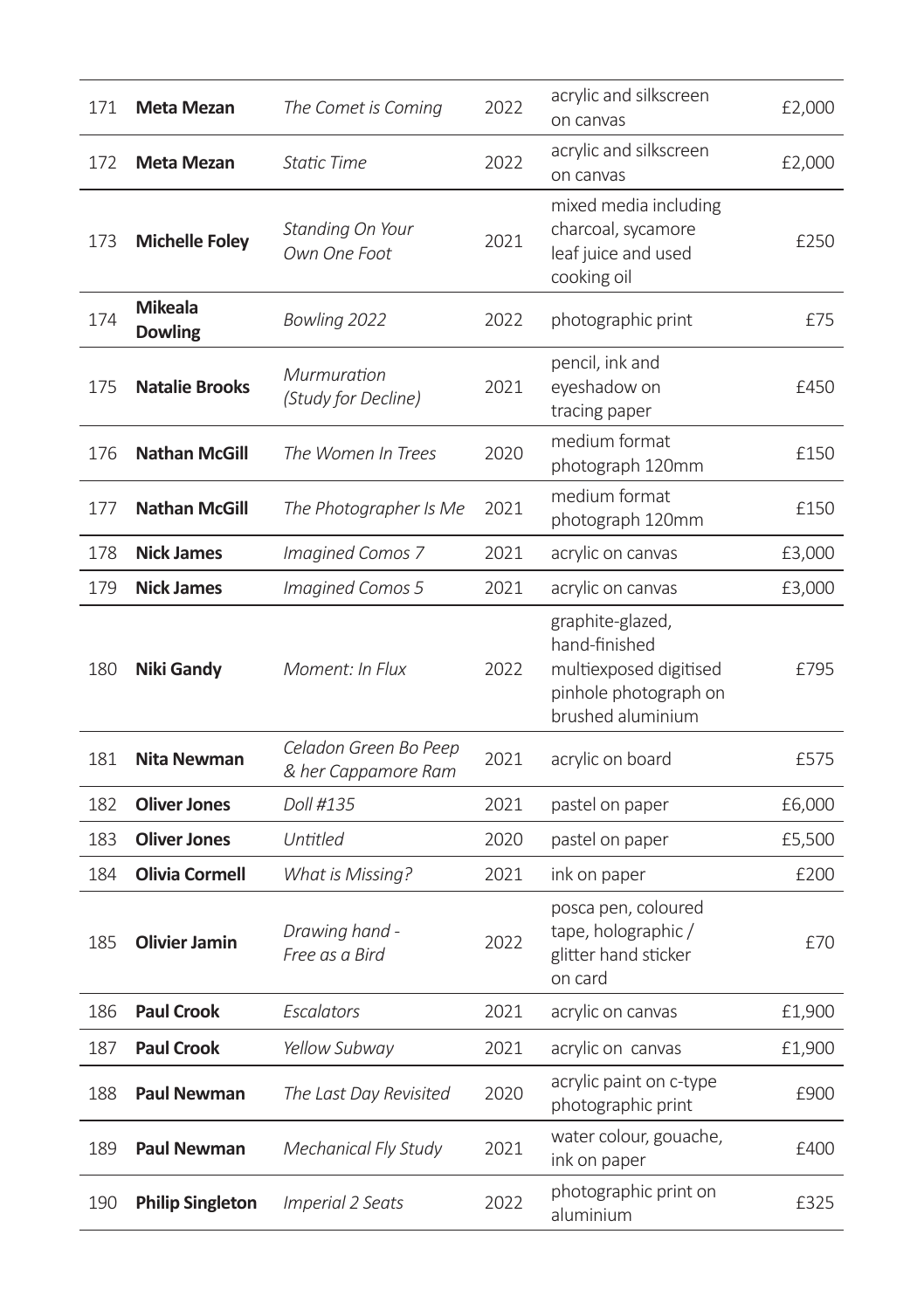| 191 | <b>Philip Singleton</b>   | Imperial 1 Window                         | 2022 | photographic print<br>on aluminium                                           | £325    |
|-----|---------------------------|-------------------------------------------|------|------------------------------------------------------------------------------|---------|
| 192 | <b>Rachel Doughty</b>     | Loss                                      | 2021 | textiles, found objects,<br>polyester stuffing<br>and thread                 | £475    |
| 193 | Rachel<br>Magdeburg       | <b>Smeared Digits</b>                     | 2021 | acrylic on iPad                                                              | £450    |
| 194 | <b>Rafal Zar</b>          | Perseverance                              | 2021 | oil on canvas                                                                | £2,999  |
| 195 | Ralouka<br><b>Montesi</b> | No beginning No end                       | 2020 | photograph                                                                   | £350    |
| 196 | <b>Richard Scott</b>      | Time-Gestalt                              | 2020 | permanent marker<br>on graph paper                                           | £1,500  |
| 197 | <b>Rob Leckey</b>         | Mevagissey Harbour                        | 2021 | acrylic, collage,<br>mixed media                                             | £795    |
| 198 | <b>Robert Page</b>        | Africa exploited                          | 2022 | bronze resin on<br>portland stone, steel,<br>silk, raffia                    | £875    |
| 199 | <b>Ross McCormick</b>     | The Worker                                | 2020 | oil slick iridescent paint,<br>salvaged street bin,<br>colour anodised tools | £18,600 |
| 200 | <b>Ruth Radcliffe</b>     | <b>Painted Ladies</b>                     | 2020 | pen and ink on tissue<br>paper                                               | £300    |
| 201 | <b>Ruth Spencer</b>       | Kimono                                    | 2021 | oil on canvas                                                                | £1,500  |
| 202 | <b>Ruth Spencer</b>       | Parasol                                   | 2021 | oil on canvas                                                                | £1,500  |
| 203 | Saleem Ayub               | Acceptance                                | 2020 | oil on stretched canvas                                                      | £8,000  |
| 204 | Saleem Ayub               | Fashionata                                | 2020 | oil on canvas                                                                | £7,000  |
| 205 | <b>Sally Bailey</b>       | w/hole                                    | 2021 | oil, acrylic, resin<br>on board                                              | £300    |
| 206 | <b>Sally Bailey</b>       | Specimen No. 1<br>(Fleshcube)             | 2020 | oil paint, acrylic resin<br>on wire support                                  | £250    |
| 207 | <b>Sally Butcher</b>      | <b>Uncovered Covers IV</b>                | 2020 | collagraphic monoprint<br>with pencil                                        | £345    |
| 208 | <b>Sally Butcher</b>      | <b>Uncovered Covers VIII</b>              | 2021 | collagraphic monoprint<br>with pencil                                        | £345    |
| 209 | <b>Sally Payen</b>        | Sketchbook of Fecundus                    | 2022 | oil on linen board                                                           | £1,200  |
| 210 | Sam Hale                  | The Red Jumper / Here<br>is Where We Meet | 2022 | pencil and soya<br>sauce on paper                                            | £120    |
| 211 | Sam Hale                  | The Ring / Here is<br>Where We Meet       | 2021 | pencil on paper                                                              | £50     |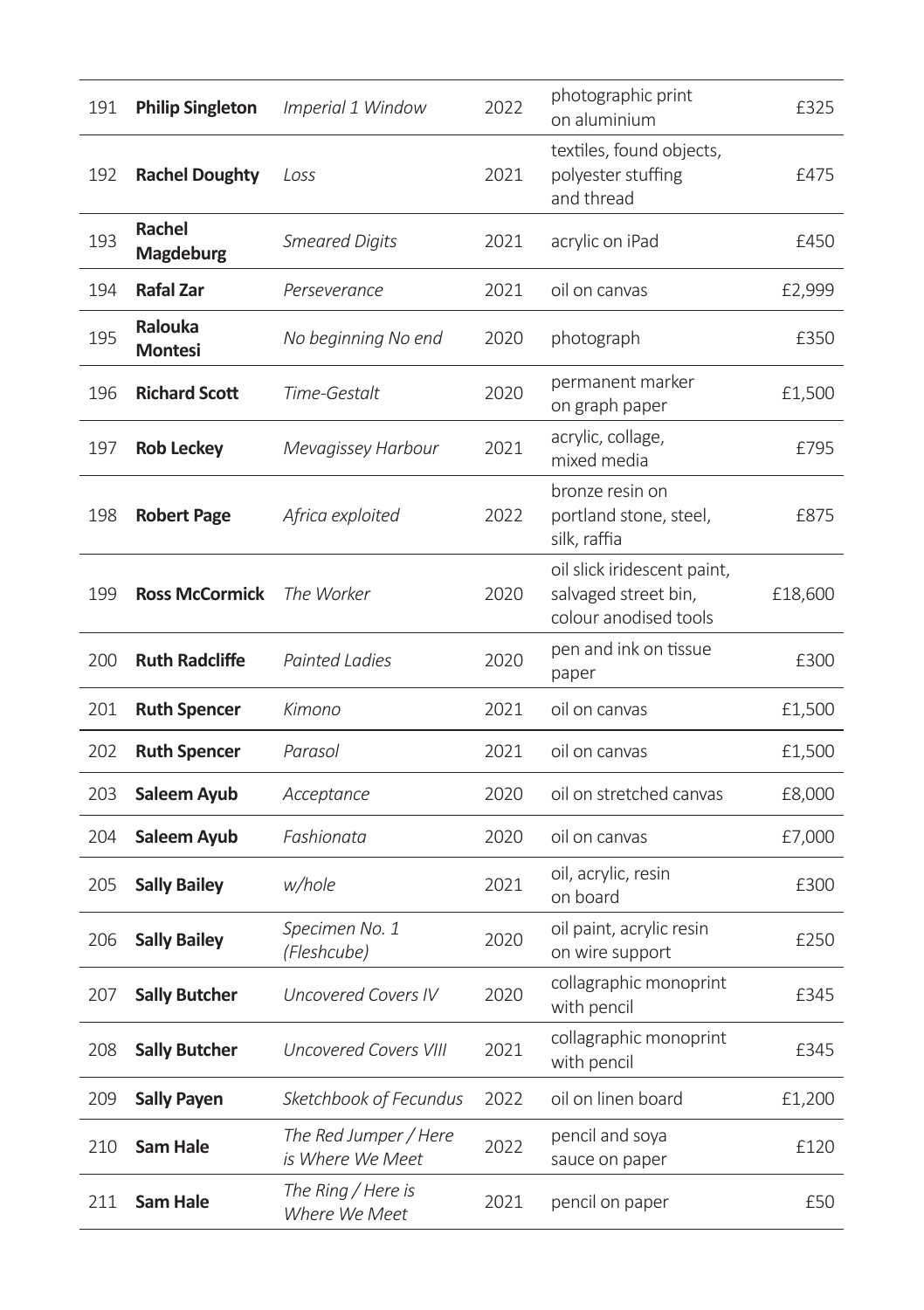| 212 | Sanah Iqbal                         | Fajr / A New Dawn                           | 2020          | photograph                                        | £150 per<br>photo / £550<br>for set                                                                 |
|-----|-------------------------------------|---------------------------------------------|---------------|---------------------------------------------------|-----------------------------------------------------------------------------------------------------|
| 213 | Sangita Kumari                      | Gully                                       | 2020          | acrylic on canvas paper                           | £50                                                                                                 |
| 214 | Sangita Kumari                      | Shanti                                      | 2020          | watercolour pencil<br>and ink                     | £50                                                                                                 |
| 215 | Sarah Bagshaw                       | Pink and Purple<br>Circles and Shapes       | 2021          | ink, acrylic paint<br>and paint pen               | £300                                                                                                |
| 216 | Sarah Bagshaw                       | Pink and Orange<br>Circles and Shapes       | 2021          | ink, acrylic paint<br>and paint pen               | £300                                                                                                |
| 217 | Sarah Byrne                         | Dad's home<br>before home                   | 2022          | found photographs                                 | £50 <sub>per</sub><br>photograph                                                                    |
| 218 | Sarah Byrne                         | <b>Working from Home</b>                    | 2022          | yarn installation                                 | £450                                                                                                |
| 219 | <b>Sarah Fortes</b><br><b>Mayer</b> | Mum                                         | 2020<br>$-21$ | acrylic on canvas                                 | £325                                                                                                |
| 220 | <b>Sarah Goudie</b>                 | Listening gift:<br>a dawning                | 2021          | pencil on paper                                   | £750                                                                                                |
| 221 | Saranjit Birdi                      | Just One More Tune                          | 2021          | acrylic on paper                                  | £385                                                                                                |
| 222 | <b>Sharon Baker</b>                 | Folding 1                                   | 2022          | pen & ink, paper<br>marbling on<br>handmade paper | £360                                                                                                |
| 223 | <b>Sharon Ryal</b>                  | Ice                                         | 2021          | acrylic on canvas                                 | £450                                                                                                |
| 224 | <b>Sharon Ryal</b>                  | Home                                        | 2021          | oil on mdf                                        | £350                                                                                                |
| 225 | <b>Shaun Hughes</b>                 | Mind Paths                                  | 2021          | watercolour and pen                               | £175                                                                                                |
| 226 | <b>Shaun Morris</b>                 | Zona                                        | 2021          | oil on canvas                                     | £400                                                                                                |
| 227 | <b>Shaun Morris</b>                 | <b>Highway Anxiety</b>                      | 2021          | oil on canvas                                     | £400                                                                                                |
| 228 | <b>Sherie Sitauze</b>               | Mbedzi land, our land,<br>queens land       | 2020          | moving image                                      | £3,000                                                                                              |
| 229 | <b>Sherrie Edgar</b>                | Fluidity                                    | 2021          | digital film                                      | <b>NFS</b>                                                                                          |
| 230 | <b>Shirley Szwarc</b>               | <b>Woodland Tree</b>                        | 2021          | acrylic                                           | £300                                                                                                |
| 231 | Sophia Moffa                        | Inner houses,<br>Outer houses               | 2022          | clay                                              | £75 per<br>house                                                                                    |
| 232 | Sophie<br><b>Huckfield</b>          | $$ it is time that we<br>become human again | 2021          | moving image                                      | Film stills<br>printed as A3<br>C-Type prints<br>£150<br>(unframed)<br>£300<br>(framed)<br>LEP of 5 |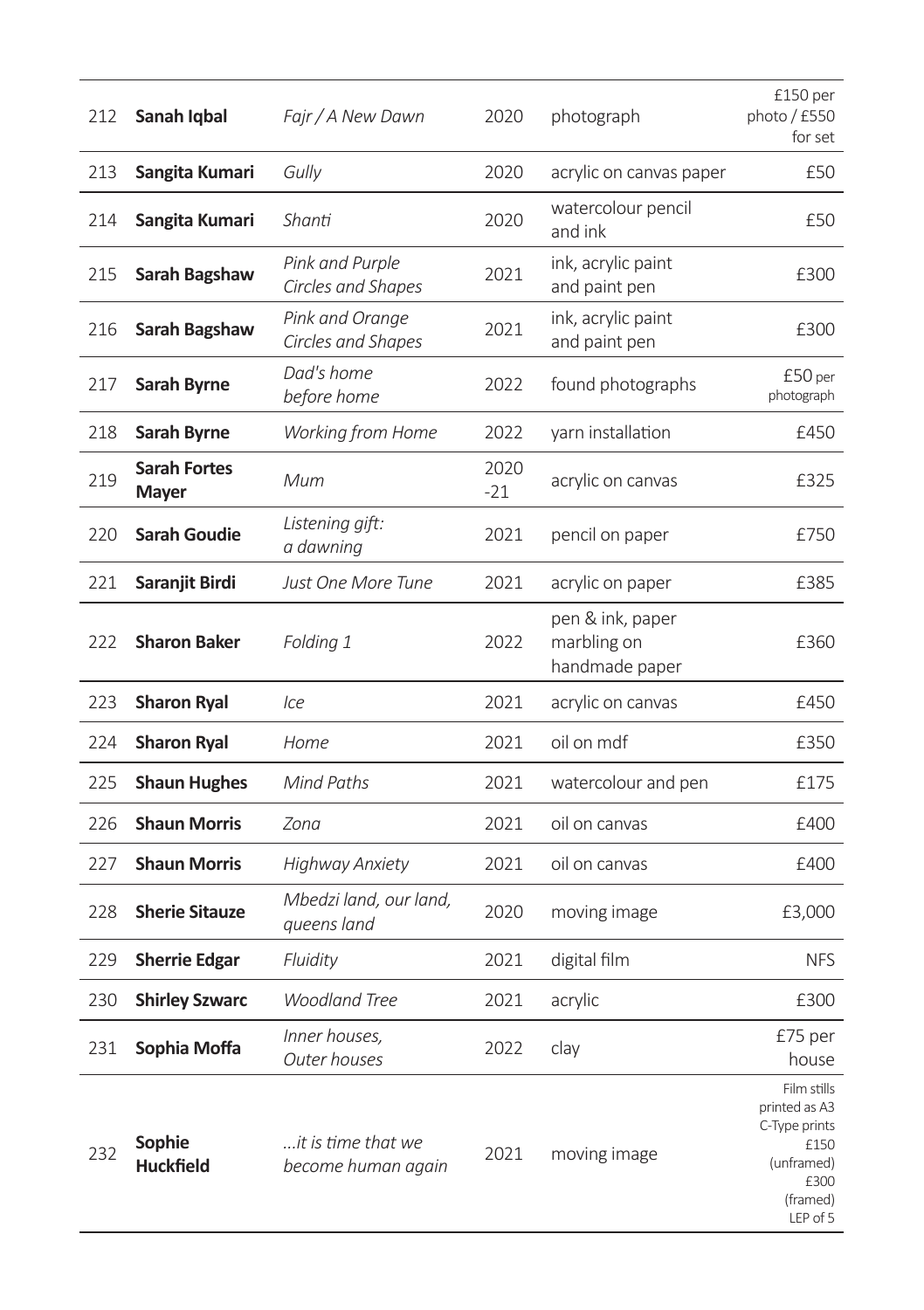| 233 | Sophie<br><b>Huckfield</b>                                        | Break The Frame                                                                      | 2020 | moving image<br>and sculpture                  | Sculpture<br>£2,000 / Film<br>stills printed<br>as A3 C-Type<br>prints £150<br>(unframed) /<br>£300 (framed)<br>LEP of 5 |
|-----|-------------------------------------------------------------------|--------------------------------------------------------------------------------------|------|------------------------------------------------|--------------------------------------------------------------------------------------------------------------------------|
| 234 | <b>Stella Carr</b>                                                | Moon Tempest II                                                                      | 2022 | body colour, gouache,<br>walnut ink            | £525                                                                                                                     |
| 235 | <b>Stephanie</b><br><b>Rushton</b><br>& Mally<br><b>Mallinson</b> | Threads of Fate,<br>and, Skip of Fools<br>(diptych)                                  | 2021 | digital print on<br>aluminium dyebond          | T of F £975 /<br>S of F £1,075 /<br>£2,050 total                                                                         |
| 236 | <b>Steve Coel</b>                                                 | Wildmoor Pool,<br>Long Mynd                                                          | 2021 | oil on panel                                   | £120                                                                                                                     |
| 237 | <b>Steve Evans</b>                                                | <b>Fast Track</b>                                                                    | 2021 | ink on card                                    | £600                                                                                                                     |
| 238 | <b>Steve Evans</b>                                                | Earth Beams                                                                          | 2020 | ink on paper                                   | £400                                                                                                                     |
| 239 | <b>Stuart Brambell</b>                                            | 60's Wallpaper                                                                       | 2021 | oil on canvas                                  | £400                                                                                                                     |
| 240 | Susan Krejzl                                                      | Three yellows<br>and a grey                                                          | 2021 | egg tempera over wood                          | £300                                                                                                                     |
| 241 | <b>Tess Radcliffe</b>                                             | Freedom is Imagination                                                               | 2021 | photomontage<br>print, paper                   | £250                                                                                                                     |
| 242 | <b>Theresa</b><br><b>Bradbury</b>                                 | Keep Intact The<br>Circulation Of Pretence<br>By Enveloping Herself<br>In Femininity | 2021 | c-type photograph                              | £120                                                                                                                     |
| 243 | Theresa<br><b>Bradbury</b>                                        | Of Never Being<br>Simply One                                                         | 2021 | c-type photograph                              | £120                                                                                                                     |
| 244 | <b>Tom Ranahan</b>                                                | <b>Foggy Morning along</b><br>the Tame Valley Canal                                  | 2021 | colour photograph                              | £250                                                                                                                     |
| 245 | <b>Vicky Hodgson</b>                                              | Untitled, from the<br>series: Naughty Teddy                                          | 2021 | inkjet print                                   | £495                                                                                                                     |
| 246 | <b>Vicky Hodgson</b>                                              | Untitled, from the<br>series: Birthday Girl                                          | 2022 | inkjet print                                   | £495                                                                                                                     |
| 247 | <b>Vicky Roden</b>                                                | Why Be The Next That<br>When I'm The First This?                                     | 2022 | textile, embroidery                            | £800                                                                                                                     |
| 248 | Vicky<br><b>Wyton-Mills</b>                                       | Beneath the Ballroom                                                                 | 2021 | oil (water soluble)<br>on linen board          | £160                                                                                                                     |
| 249 | <b>Vincent Louis</b><br><b>Stokes</b>                             | An Immaculate<br>Conception                                                          | 2021 | pencil on paper                                | £2,000                                                                                                                   |
| 250 | <b>Vivien Hew</b>                                                 | All fur coat and<br>no knickers                                                      | 2022 | canvas, print,<br>embroidery,<br>acrylic paint | £625                                                                                                                     |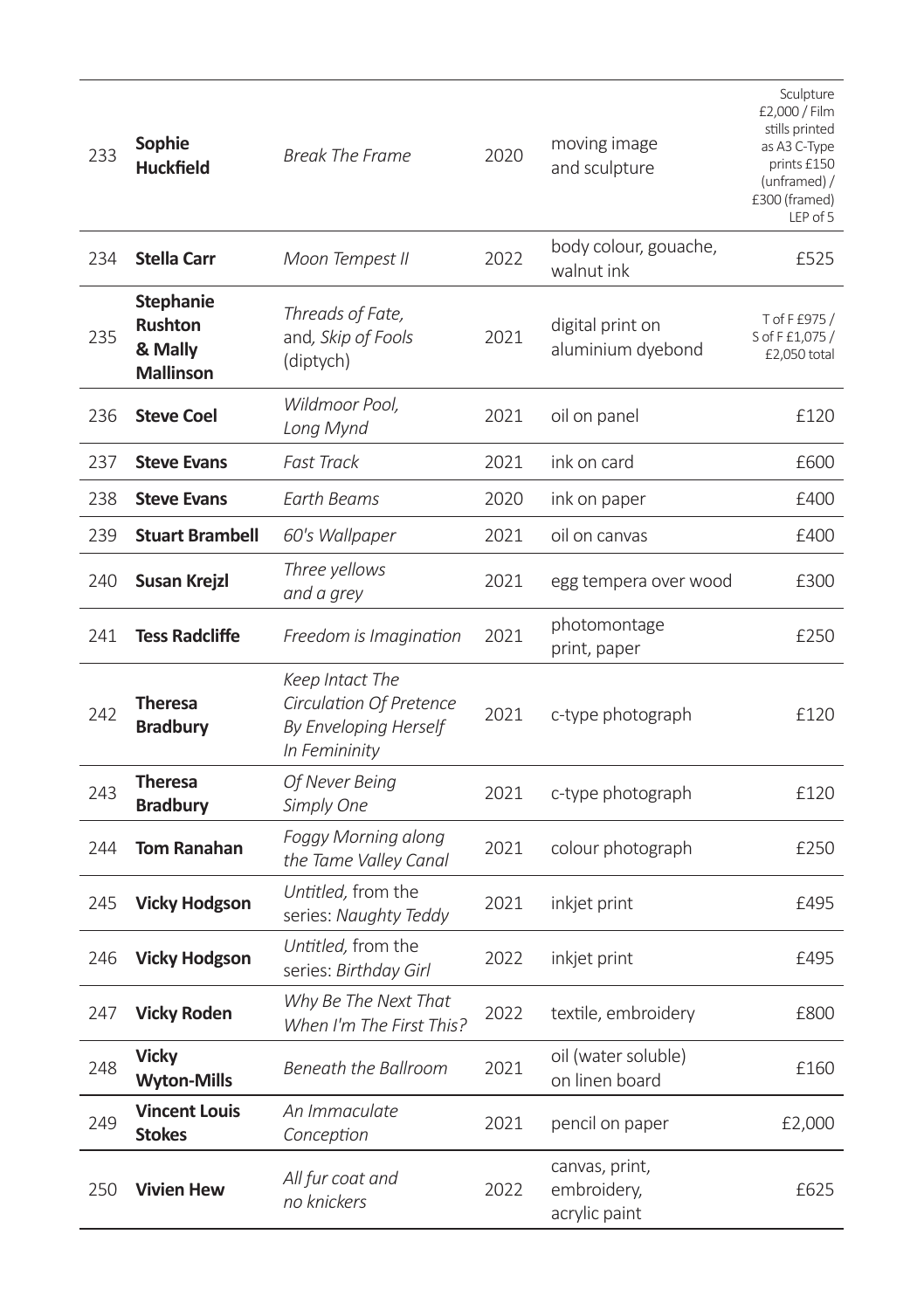The majority of works in West Midlands Open are for sale. The prices listed in this catalogue are for framed works (where applicable and unless otherwise stated). If you are interested in purchasing a work, please enquire at the Reception desk on the Ground Floor.



Scan for more information about the artworks in West Midlands Open.